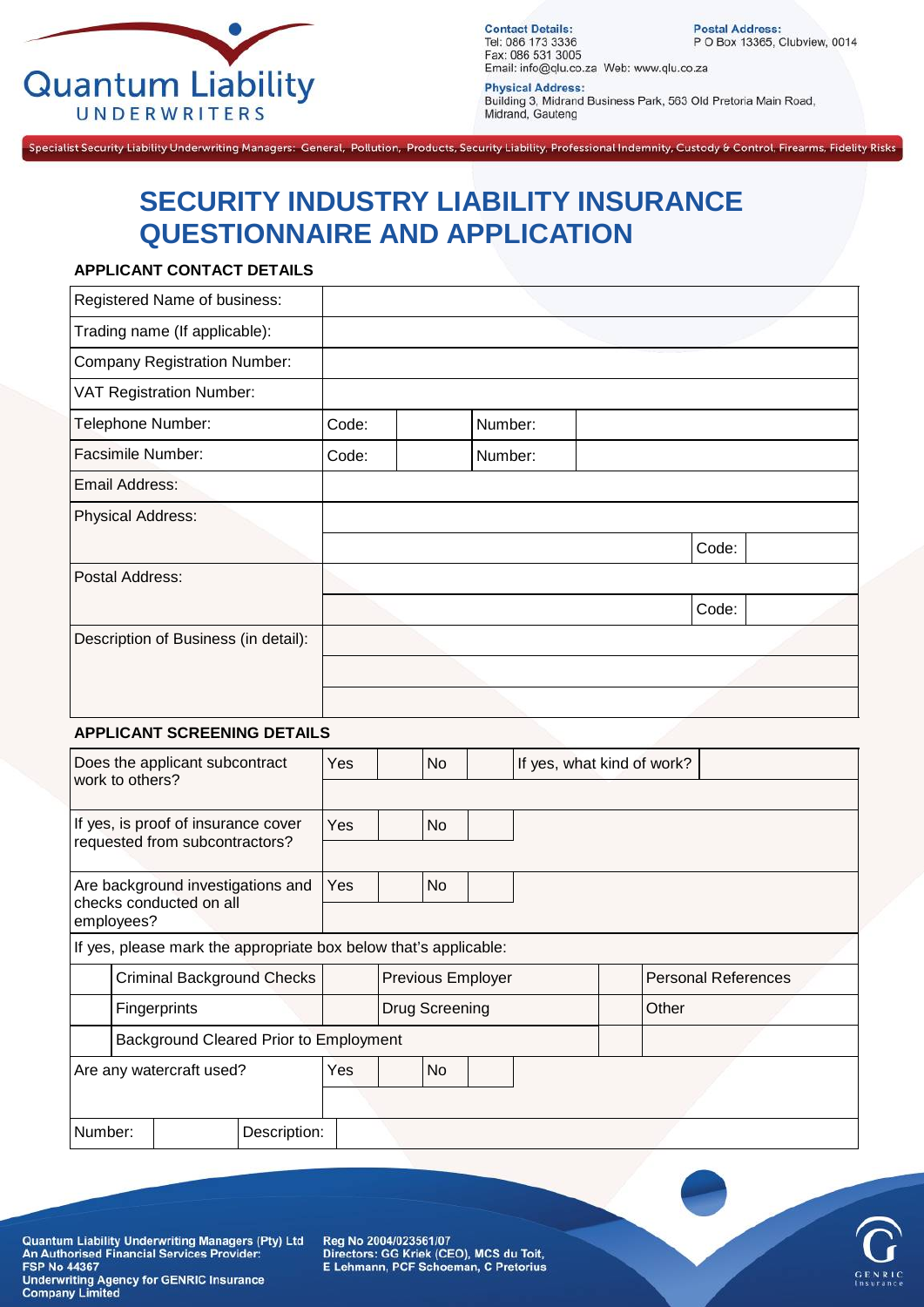| vehicles, etc. used?                      | Are any Cash in Transit, Armoured |                          | Yes                                                  |  | No |  | If yes, describe what type and the number used: |  |
|-------------------------------------------|-----------------------------------|--------------------------|------------------------------------------------------|--|----|--|-------------------------------------------------|--|
| Number:                                   |                                   | Description:             |                                                      |  |    |  |                                                 |  |
|                                           |                                   |                          |                                                      |  |    |  |                                                 |  |
|                                           | Any Alarm installation / repair   |                          | Yes                                                  |  | No |  |                                                 |  |
| /monitoring operations?                   |                                   | If yes, please describe. |                                                      |  |    |  |                                                 |  |
| Do you have a legal commercial<br>policy? |                                   |                          | Yes                                                  |  | No |  |                                                 |  |
|                                           |                                   |                          | If yes, please attach a copy of the policy contract. |  |    |  |                                                 |  |

#### **Include number of Employees per security service rendered**

|                                 |       | Guarding |       | <b>Armed Reaction</b> | <b>VIP Protection</b> |         |  |
|---------------------------------|-------|----------|-------|-----------------------|-----------------------|---------|--|
|                                 | Armed | Unarmed  | Armed | Unarmed               | Armed                 | Unarmed |  |
| Full Time                       |       |          |       |                       |                       |         |  |
| Part Time                       |       |          |       |                       |                       |         |  |
|                                 | Armed | Unarmed  |       |                       |                       |         |  |
| <b>Other Security Personnel</b> |       |          |       |                       |                       |         |  |

#### **SECURITY LIABILITY PROGRAM APPLICATION**

| Gross Annual Turnover from Your<br>Operation       | IR.                                                           |                                    |
|----------------------------------------------------|---------------------------------------------------------------|------------------------------------|
| Estimated Gross Turnover for the<br>Next 12 Months | R                                                             |                                    |
| Annual Payroll for Employees                       | $\mathsf{R}$<br>sole proprietors or administrative personnel. | Do not include directors, partners |
| Annual spend for Subcontractors                    | l R                                                           |                                    |



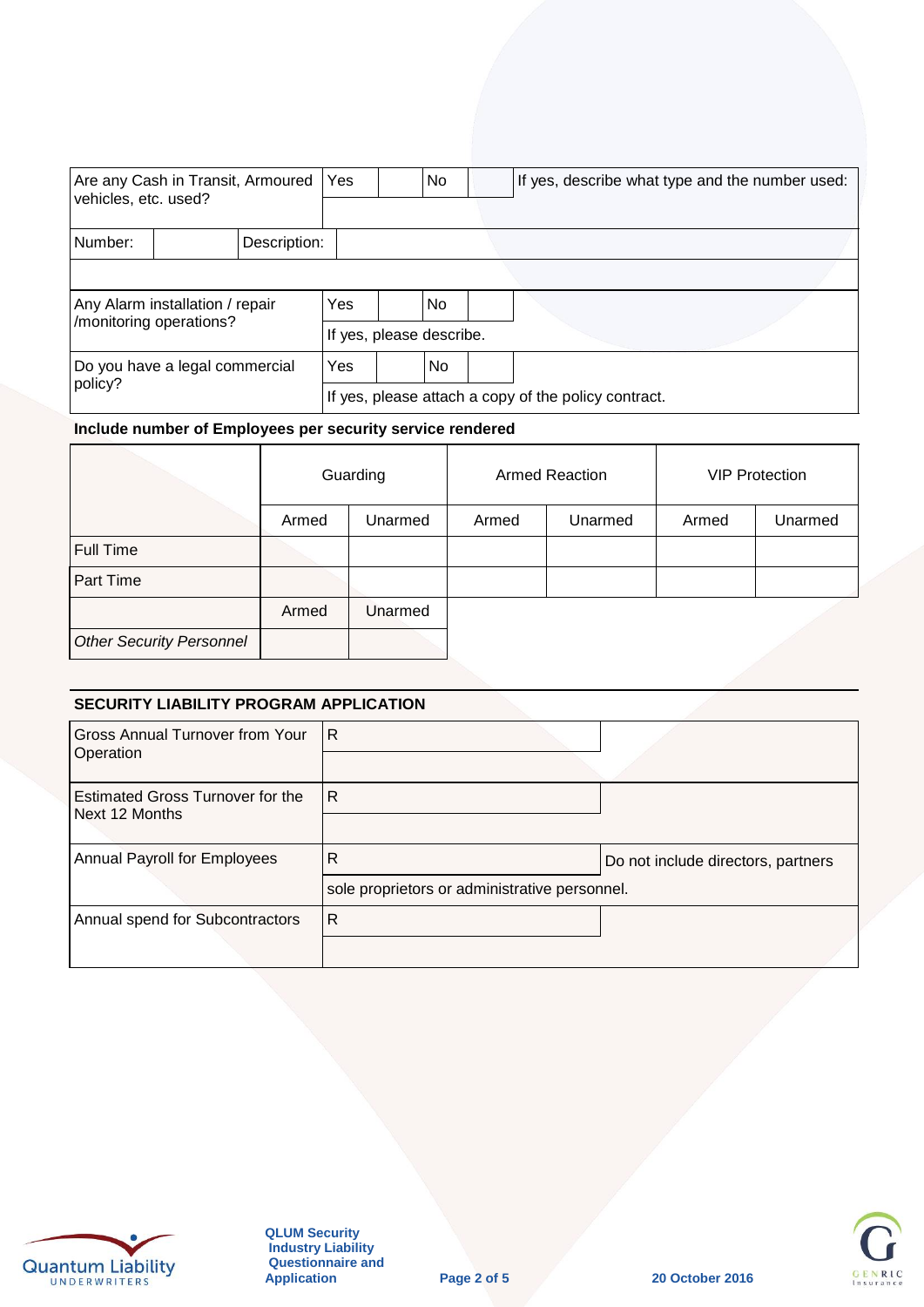| <b>Categories</b>              |                                                                                    |                              |  |  |  |  |  |
|--------------------------------|------------------------------------------------------------------------------------|------------------------------|--|--|--|--|--|
| Armed Reaction**               | Shoplifting                                                                        | <b>Residential Patrol</b>    |  |  |  |  |  |
| Airports**                     | Surveillance                                                                       | <b>Restaurants</b>           |  |  |  |  |  |
| Alarm Response / Monitoring    | <b>Access Control</b>                                                              | <b>Fast Food Restaurants</b> |  |  |  |  |  |
| Bodyguards / VIP**             | Goods Dispatch                                                                     | Schools                      |  |  |  |  |  |
| Undercover                     | <b>Government Facilities</b><br>Shopping Mall Interior                             |                              |  |  |  |  |  |
| Hospitals                      | <b>Liquor Stores</b><br>Shopping Mall Parking Lot                                  |                              |  |  |  |  |  |
| Hotels / Motels                | <b>Manufacturing Plants</b>                                                        | Warehouses                   |  |  |  |  |  |
| Guarding**                     | <b>Offices</b><br>Bars / Lounges                                                   |                              |  |  |  |  |  |
| Consultancies                  | <b>Training Centres</b>                                                            | Car Dealerships              |  |  |  |  |  |
| <b>Banks</b>                   | <b>Construction Sites</b>                                                          | Churches                     |  |  |  |  |  |
| Civil                          | Concerts                                                                           | <b>Retail Stores</b>         |  |  |  |  |  |
| Events                         | Armoured Car / Courier / Money Escort / CIT                                        |                              |  |  |  |  |  |
|                                | Supply, Installation and Maintenance of Alarm, Detection, Access Control Systems** |                              |  |  |  |  |  |
| Other (Please describe below): |                                                                                    |                              |  |  |  |  |  |
|                                |                                                                                    |                              |  |  |  |  |  |

# **By Operation – Please tick the appropriate category of security services rendered**

# **\*\*Please provide descriptions / annual turnover for the items as listed above:**

| <b>Armed Reaction</b>                                                                         | Annual Turnover: R                         |  |  |  |  |  |  |  |
|-----------------------------------------------------------------------------------------------|--------------------------------------------|--|--|--|--|--|--|--|
| <b>Airports</b>                                                                               | Description:                               |  |  |  |  |  |  |  |
|                                                                                               |                                            |  |  |  |  |  |  |  |
|                                                                                               |                                            |  |  |  |  |  |  |  |
|                                                                                               |                                            |  |  |  |  |  |  |  |
| Bodyguards / VIP                                                                              | Annual Turnover: R                         |  |  |  |  |  |  |  |
| Guarding                                                                                      | Annual Turnover: R                         |  |  |  |  |  |  |  |
| Supply, Installation and<br>Maintenance of Alarm, Detection,<br><b>Access Control Systems</b> | Annual Turnover: R                         |  |  |  |  |  |  |  |
| Do you have a brochure/printed<br>matter/company profile for your<br>business?                | Yes<br>No<br>If yes, please attach a copy. |  |  |  |  |  |  |  |



**QLUM Security Industry Liability Questionnaire and Application Page 3 of 5 20 October 2016**

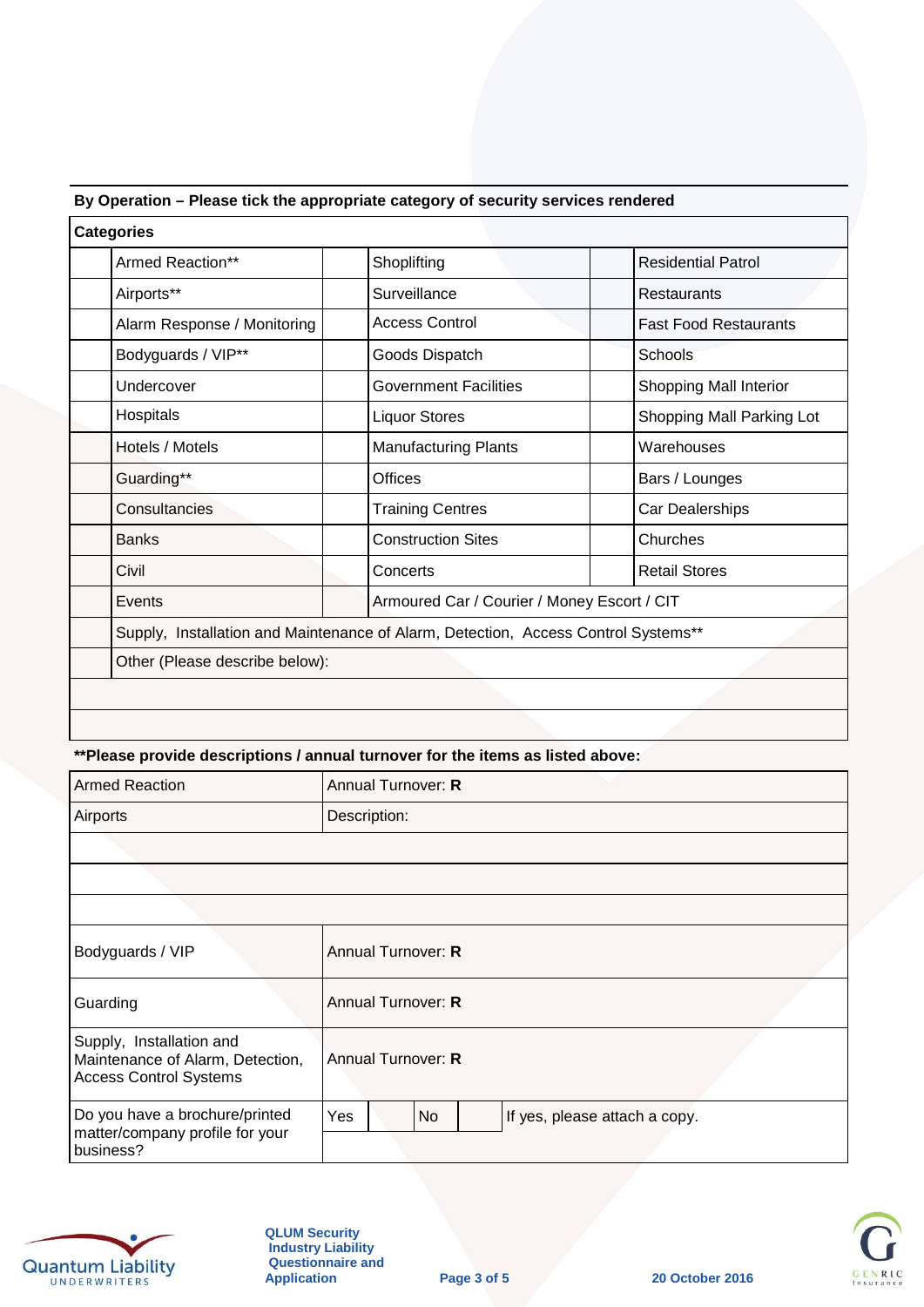|                | Does your business belong to any  |                           | yes | If yes, please list association name(s) below:<br>No |  |                                                                |  |  |  |  |  |  |
|----------------|-----------------------------------|---------------------------|-----|------------------------------------------------------|--|----------------------------------------------------------------|--|--|--|--|--|--|
| Membership no? | associations and have a PSIRA     |                           |     | PSIRA membership no:                                 |  |                                                                |  |  |  |  |  |  |
|                |                                   |                           |     |                                                      |  |                                                                |  |  |  |  |  |  |
|                |                                   |                           |     |                                                      |  |                                                                |  |  |  |  |  |  |
|                |                                   |                           |     |                                                      |  |                                                                |  |  |  |  |  |  |
|                |                                   |                           |     |                                                      |  |                                                                |  |  |  |  |  |  |
|                |                                   |                           |     |                                                      |  |                                                                |  |  |  |  |  |  |
|                | Please describe your training     |                           |     |                                                      |  |                                                                |  |  |  |  |  |  |
|                | procedures for security officers. |                           |     |                                                      |  |                                                                |  |  |  |  |  |  |
|                |                                   |                           |     |                                                      |  |                                                                |  |  |  |  |  |  |
| Dogs           | Number<br>Attended                | Number<br>Free<br>Roaming |     | bomb-sniffing activities                             |  | Where and how are they used? Please describe any drug - or any |  |  |  |  |  |  |
|                |                                   |                           |     |                                                      |  |                                                                |  |  |  |  |  |  |
|                |                                   |                           |     |                                                      |  |                                                                |  |  |  |  |  |  |

# **Claims / Prior Insurance**

| Have any claims been made or<br>suits brought against you during<br>the past five years?                                                                                                                                                                                | Yes. | No.                   |                                                         |  |                                  |  | If yes, please explain in an attached statement. |  |
|-------------------------------------------------------------------------------------------------------------------------------------------------------------------------------------------------------------------------------------------------------------------------|------|-----------------------|---------------------------------------------------------|--|----------------------------------|--|--------------------------------------------------|--|
| Are you aware of any circumstances that may be reasonably<br>expected to result in a claim being made against your or any<br>of your business predecessors, subsidiaries or affiliates or<br>against any of the past or present directors, owners, staff or<br>company? |      |                       | Yes.<br>No.<br>If yes, please attach<br>an explanation. |  |                                  |  |                                                  |  |
| Have your or any of your business predecessors,<br>subsidiaries, affiliates, past or present directors, owners,<br>officers, staff, or employees been investigated and / or cited<br>by any regulatory authority for violations arising out of your<br>activities?      |      |                       | Yes.                                                    |  | No.<br>in an attached statement. |  | If yes, please explain                           |  |
| Who was your previous/current insurance company for the past three years?                                                                                                                                                                                               |      |                       |                                                         |  |                                  |  |                                                  |  |
| Name of the Insurance Company                                                                                                                                                                                                                                           |      | Policy number   Cover |                                                         |  | Period from                      |  | Period to                                        |  |
|                                                                                                                                                                                                                                                                         |      | R                     |                                                         |  |                                  |  |                                                  |  |



**QLUM Security Industry Liability Questionnaire and**